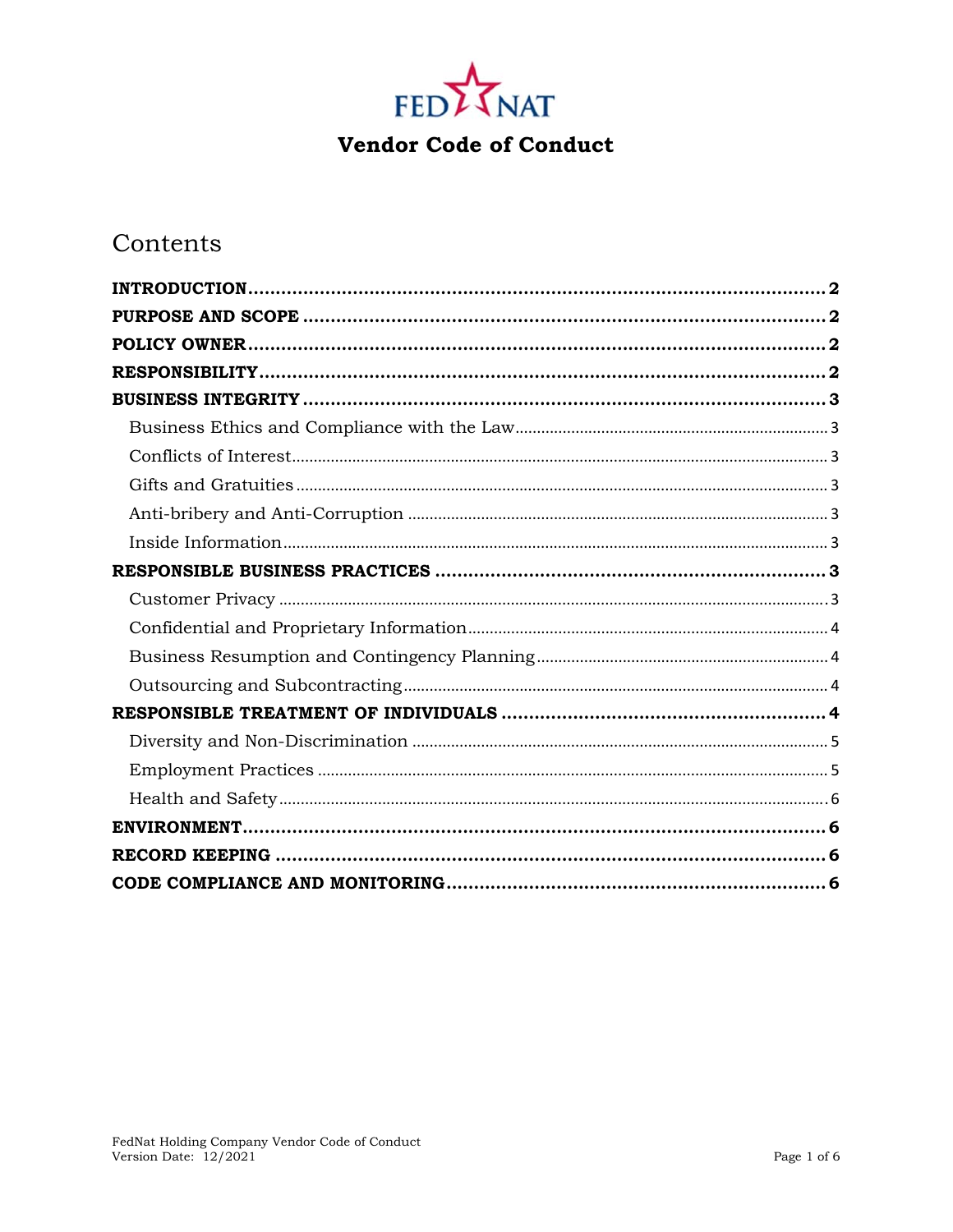

## **INTRODUCTION**

The reputation of FedNat Holding Company and its wholly owned subsidiaries (collectively, the "Company") is an invaluable asset that each employee of the Company plays a role in preserving. Existing or potential new customers consider this reputation in deciding to do business with us, employees use it in deciding to continue employment or start a career with the Company, and it is an important ongoing consideration for our investors. Our Company's Code of Conduct (the "Code"), which is rooted in our values, sets behavioral standards for our people, states what we expect of ourselves and each other, and confirms our commitment to conducting business in accordance with all applicable laws.

## **PURPOSE AND SCOPE**

This Vendor Code of Conduct (the "Code") sets out standards of business conduct you must follow in providing services and/or products to FedNat Holding Company or any of its subsidiaries, divisions, affiliates or agents. FedNat Holding Company recognizes that there are different legal and cultural environments in which facilities operate throughout the world. This Code sets forth the basic requirements that all facilities must meet in order to do business the Company. This Code applies to your conduct, your interaction with the Company, its employees, clients, vendors, and business partners, and your access to the Company's facilities and property. You are responsible to notify all subcontractors and individuals providing services by or through you of their obligations under this Code and to ensure that all such parties comply with its terms.

In alignment with our values, we are committed to striking the right balance across shareholder groups, clients, employees and communities. Our values are built on providing excellent service to our clients and each other, a work ethic that promotes teamwork to succeed, taking personal responsibility for high performance, diversity for growth, and innovation and integrity in everything we do. We expect Vendors to operate in accordance with values comparable to ours and in a manner which is consistent with prudent business practices.

This Code may be updated or amended from time to time. As a Vendor, you will be expected to comply with any future revisions to the Code and also to inform us if your business changes in ways that may affect your commitment to and compliance with the Vendor Code.

*This Code is based on internationally accepted labor standards and guidance, including the International Labor Organization (ILO)'s core conventions, the Universal Declaration of Human Rights, and the United Nations (UN) Guiding Principles for Business and Human Rights. This Code also supports FNHC Inc.'s human rights commitments, as outlined in the company's Human Rights Policy. This Code provides the foundation for FedNat's ongoing evaluation of a facility's employment practices and environmental compliance.* 

## **POLICY OWNER**

Chief Financial Officer ("CFO")

## **RESPONSIBILITY**

Our Vendor Code is administered by our Company's named Executive Officers and the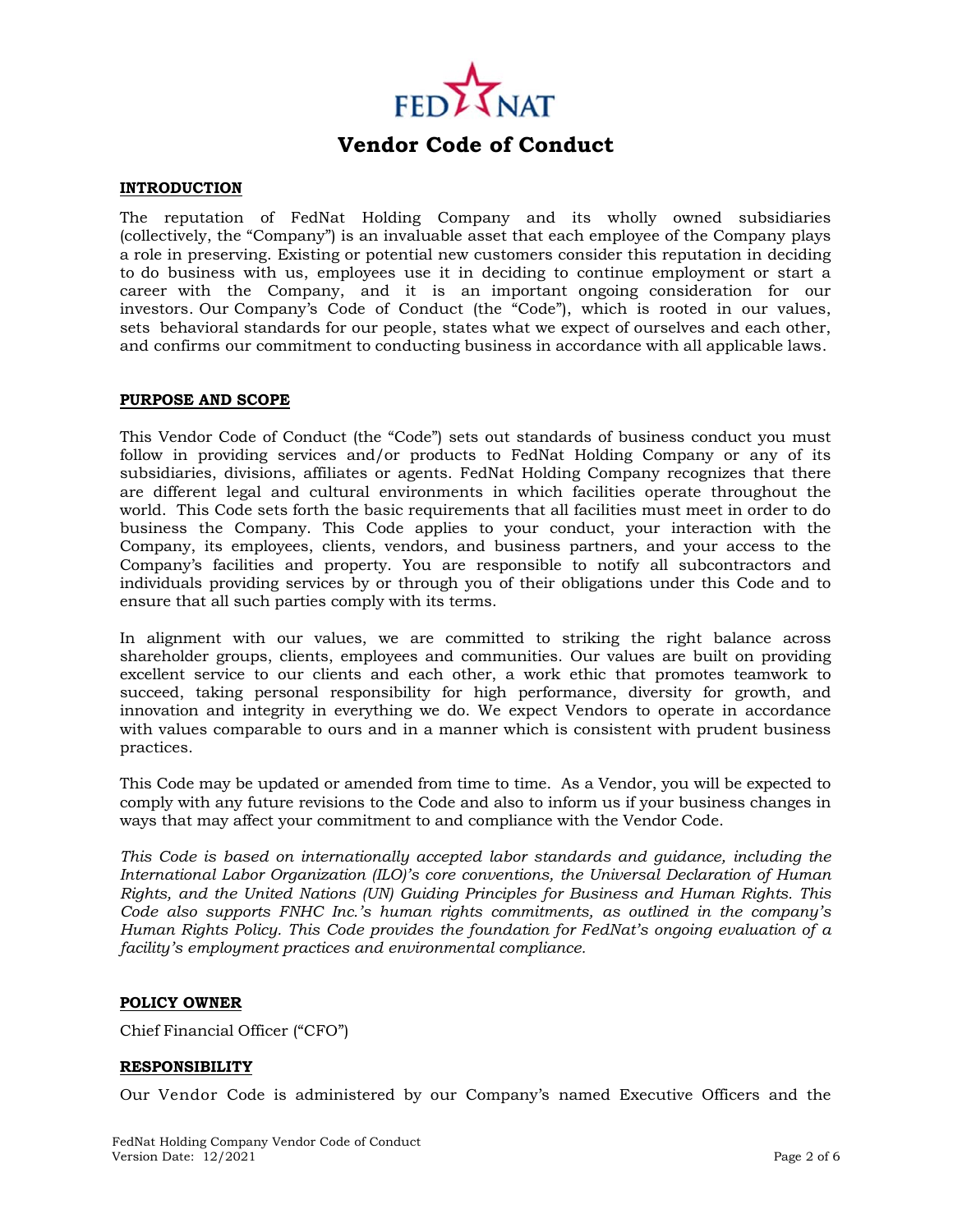

Vice President of Internal Audit.

The vendor's relationship owner will be also responsible for ensuring that all new vendors have received a copy of the Code before their engagement with the Company begins.

### **BUSINESS INTEGRITY**

## Business Ethics and Compliance with the Law

Vendors should act ethically and in good faith, with honesty and integrity. In all their activities, Vendors must ensure they conduct business in full compliance with all applicable laws, rules, and regulations including those relating to labor, worker health and safety, and the environment of the jurisdictions in which they operate.

#### Conflicts of Interest

In their relationship with our employees, Vendors must avoid any conflict of interest with the Company and its employees and not try to gain improper advantage or preferential treatment for other relationships they may have with us (for example, as a client). If a Vendor's employee has any type of personal or professional relationship with an employee or Board Member of the Company that might represent a conflict of interest, the Vendor must disclose that relationship to the Vendor's business contact at the Company.

#### Gifts and Gratuities

The nature of the gifts or entertainment must not, by their quality, quantity or timing, be used by Vendors to gain improper advantage or preferential treatment. No bribes, kickbacks or other similar payments, in any form, shall be made to anyone for the purpose of obtaining or retaining business or any other favorable action. No gifts or entertainment may be given to generate or induce business with the Company.

## Anti-bribery and Anti-Corruption

Vendors shall not tolerate, permit, or engage in bribery, corruption, fraud, or unethical business practices in dealing with business partners, public officials, or any representative of the Company nor engage in any conduct that would put our organization at risk of violating anti-bribery laws.

#### Inside Information

In their dealings with us, if Vendors become aware of inside information about us or our clients, we expect Vendors to have in place policies and procedures for the proper handling and use of that information (such as information barriers). These policies and procedures must meet applicable legal and regulatory requirements to prevent inappropriate access or disclosure of inside information.

## **RESPONSIBLE BUSINESS PRACTICES**

#### Customer Privacy

The trust of our customers is our Company's most valuable asset. We safeguard that trust by keeping non-public personal information about customers in a secure environment and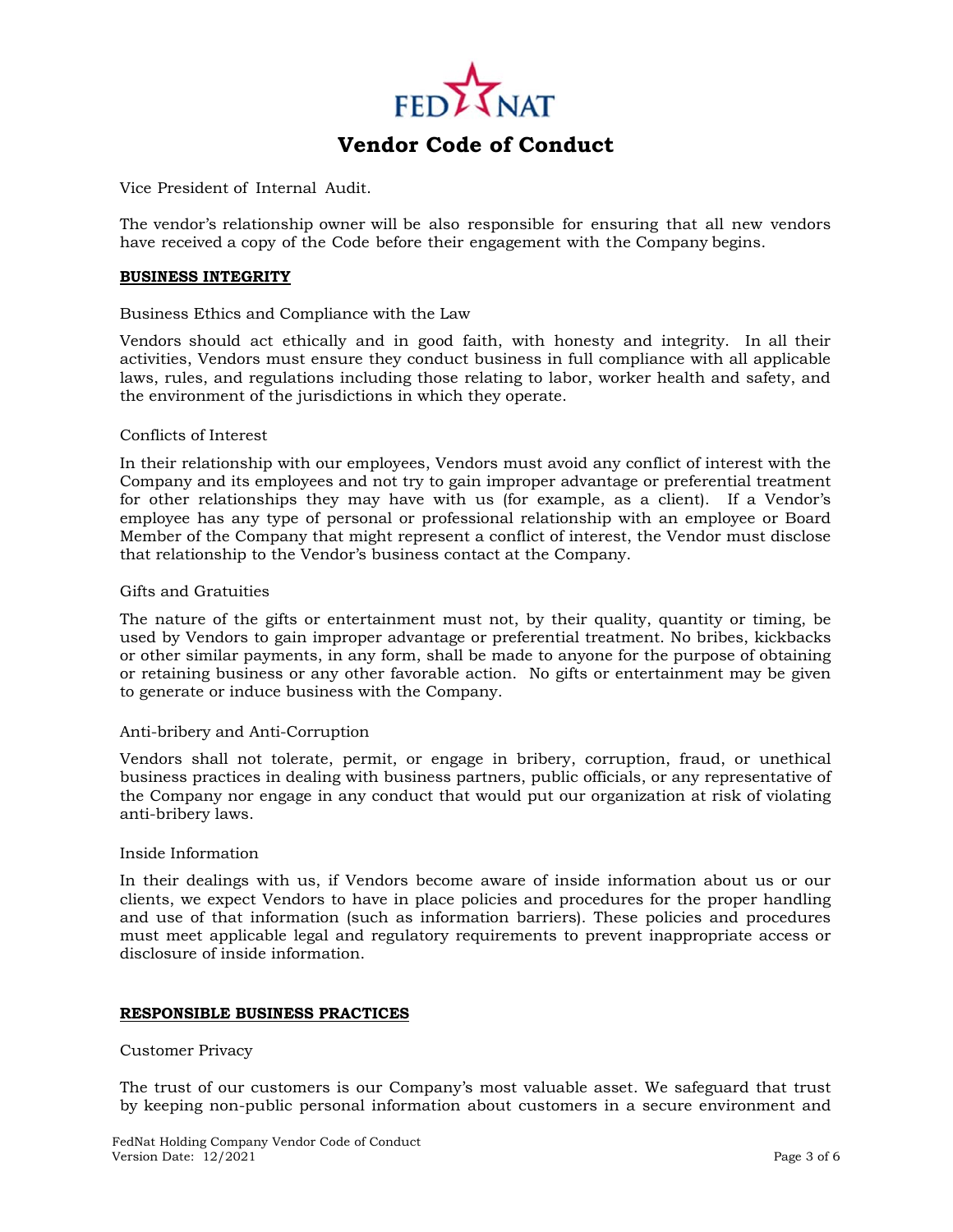

using that information in accordance with our Record Retention and Privacy Policies. Vendors are responsible for safeguarding the privacy, confidentiality and security of customer data entrusted to the Company. This means that customer records and information must remain secure and confidential and Vendors should protect against unauthorized access to or use of such information that could result in substantial harm or inconvenience to any insured.

## Confidential and Proprietary Information

We have a duty to protect confidential and proprietary information, such as financial data and internal procedures regarding the way we do business. Vendors should maintain the confidentiality of information available to them through the Company or an insured, except when the Company authorizes disclosure or it is legally mandated. This includes disclosures to the public via Internet forums or other means of electronic communication, including social media, "chat rooms", "blogs", personal Web pages, or electronic bulletin boards.

Confidential information should not be used for personal advantage. Confidential information includes all financial and other records and non-public information about the Company and its insured's that, if disclosed, might be of use to competitors, or harmful to the Company or its insureds. Vendors must comply with Company's published Privacy Policy, and must use information obtained through their relationship with us only for the purpose defined to them.

Vendors must store information as agreed with the Company and have appropriate information security policies and procedures in place to secure access to our information. Vendors must notify us promptly of actual or suspected privacy breaches, security breaches, or losses of our information.

## Business Resumption and Contingency Planning

For some services performed by Vendors, due to the significance for our businesses or the types of activities that may be involved, we expect that the Vendor's business continuity and disaster recovery plans are developed, maintained and tested in accordance with applicable regulatory, contractual and service level requirements.

## Outsourcing and Subcontracting

We recognize that outsourcing is a practice that Vendors may use to promote innovation, fill resource gaps, and/or create operational efficiencies. We also recognize that Vendors may need to use subcontractors in the performance of services. However, we expect Vendors not to subcontract services they perform for us or outsource activities that directly impact the delivery of goods and services to us, without our prior written approval. In situations where approval is given, it is important for us to know the locations of where the work will be performed and the parties involved in the provision of the services.

In addition, Vendors must monitor the outsourcing or subcontracting arrangement to ensure it complies with the Vendors' contractual obligations and with this Code, and provide evidence of such monitoring upon request.

## **RESPONSIBLE TREATMENT OF INDIVIDUALS**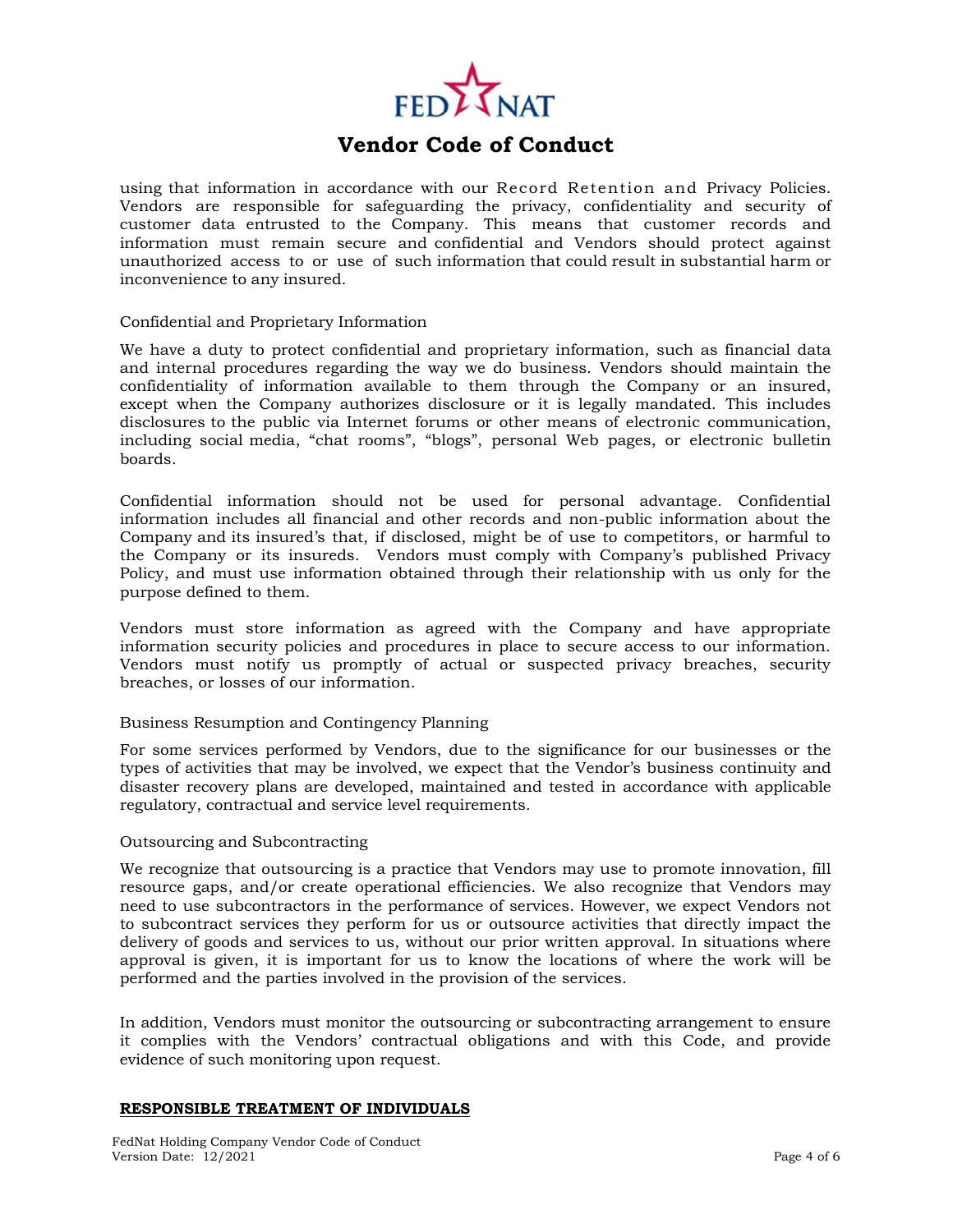

## Diversity and Non-Discrimination

Vendors must value the diversity of their employees, clients and others with whom they interact, including respect for differences such as race, color, sex, sexual orientation, gender identity, religion, national origin, age, marital status and physical disability. Vendors are expected to treat each individual with respect and dignity and to provide a work environment characterized by professionalism and free from intimidation and harassment. No type of violent or threatening behavior by Vendor's employees is permitted, including threats, threatening language or any other acts of aggression or violence against anyone while conducting the Company's business. Possession, use, sale or purchase of illegal drugs, or the abuse of legal drugs or alcohol on Company premises, anywhere while conducting Company business or in any situation where an individual may be identified as being associated with the Company is strictly prohibited. Vendors must not tolerate harassment, discrimination, violence, retaliation or any other disrespectful and inappropriate behavior.

Vendors must respect the dignity of their own employees and others, adhere to principles of diversity and maintain a respectful workplace. See our **Code of Conduct** under Governance information.

## Employment Practices

Vendors must abide by applicable employment standards, labor, non-discrimination and human rights legislation. Where laws do not prohibit discrimination, or where they allow for differential treatment, we expect Vendors to be committed to non-discrimination principles and not to operate in a way that differentiates unfairly.

Vendors must be able to demonstrate that, in their workplaces:

- Child labor is not used and that the employment of young workers adheres to local regulations.
- Involuntary labor of any kind, including prison labor, debt bondage, slave labor, or forced labor by governments, is prohibited and employees, whether local or migrant, are given the right and the ability to leave employment when they choose.
- Discrimination and harassment are prohibited, including discrimination or harassment based on any characteristic protected by law.
- Employees have the right to lawfully and peacefully associate, organize, or bargain collectively and to join associations such as labor unions.
- Employees are free to raise concerns and speak up without fear of reprisal.
- Wages and overtime premiums are paid in compliance with all applicable laws and workers are paid at least the minimum legal wage or a wage that meets local industry standards, whichever is greater.
- Working hours are in accordance with local regulation and industry practice and voluntary overtime is at manageable levels that ensure humane and productive working conditions.
- Appropriate and reasonable background screenings, including investigations for prior criminal activity, have been done to ensure the integrity and good character of the Vendor's Employees.